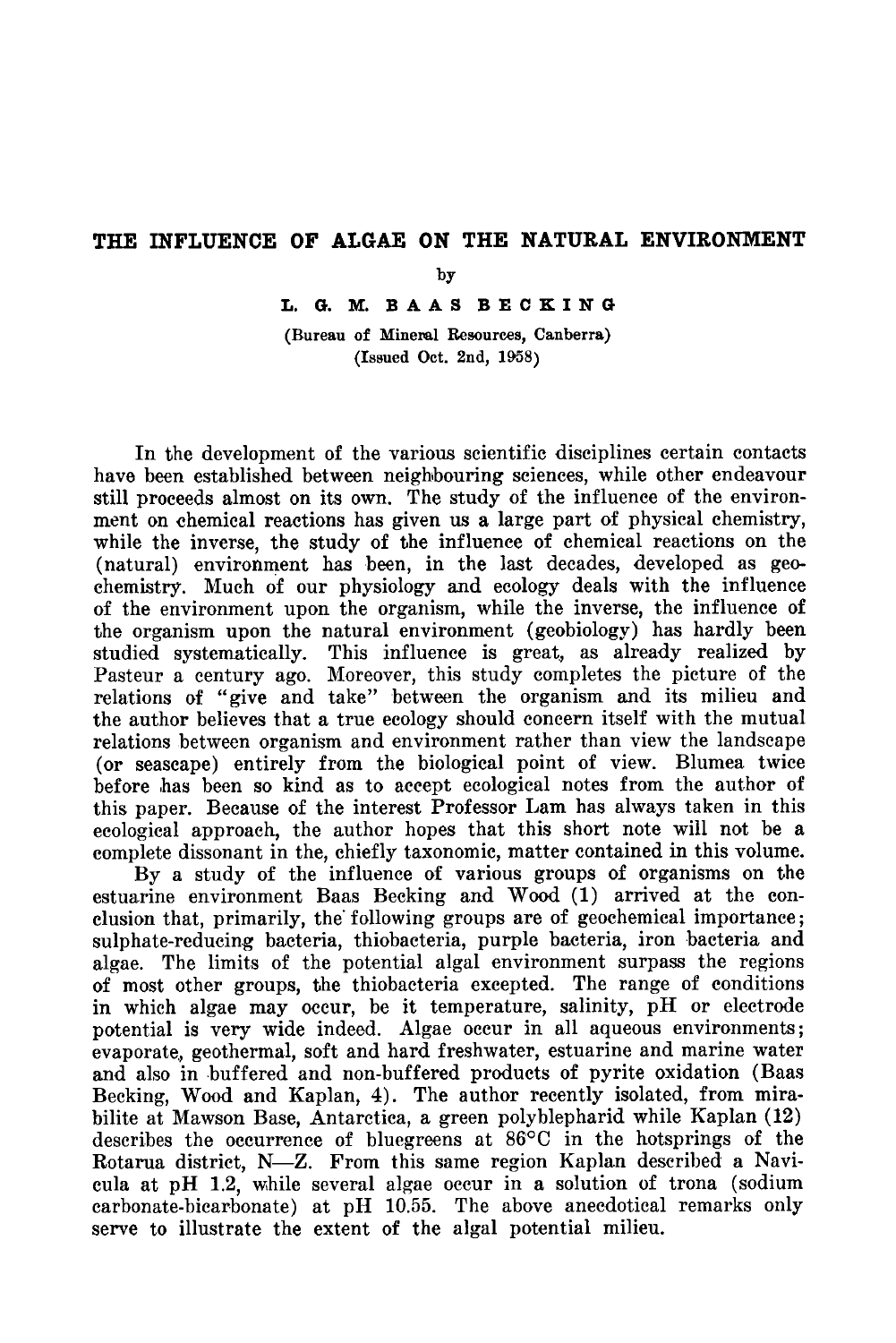We have, as yet, only <sup>a</sup> very imperfect idea as to the influence of the algae upon the aqueous environment. From the, necessarily limited, experience of the author it appears that accumulation, excretion and secretion enter in these processes coupled to photosynthesis and respiration by mechanisms only partly understood. Apart from the above processes there are obviously many others not studied, or not even realized by science. In this paper we will confine ourselves to the first-mentioned procsses. From the few examples studied we arrive at an incomplete picture of the influence of algae on their environment, but this picture is enough to make us realize that this influence is great, and often even dictatorial. The subject matter will be dealt with under the following headings :

- I Accumulation
- II Secretion and excretion a. pectinoids
	- h. reducing substance
	- c. oxidising substances.

## I. Accumulation. The role of the iodine will serve as an example.

Red algae and kelps concentrate the iodide of the surrounding seawater (ca 50  $\gamma$ /L, Reith 1930) more than a hundred thousand fold in their cells. Respiratory energy ("salt-respiration") is needed to perform this feat, but about the selectivity of this process we remain uninformed. This accumulation of iodide, inshore and estuarine, is world wide and takes place on <sup>a</sup> vast scale. It is known that, in decomposing kelp, molecular iodine is formed (Blinks, 6). Even a higher oxidation-stage, the iodate, is present, not only in decomposing kelp, but in the ocean far from land. Long ago Miintz (1887) has shown in its microbiological formation from iodide. The presence of appreciable amounts of iodate in seawater has thusfar escaped attention because of its particulate nature. It will not pass through <sup>a</sup> filter. It may be present in the water as an organocomplex (Baas Becking, Haldane and Izard, to be published this year). Evidence exists that this iodate will slowly react with the chloride in the seawater, ultimately forming perchlorate (Baas Becking, Haldone and Izard, Nature, in press) probably vis ICl and Cl<sub>2</sub>. A flow of perchlorate formed by this (and may be by other) proces(ses) therefore emanates from estuaries and from coastal regions, slowly attacked by bacteria and reverting to chloride. It has been known for <sup>a</sup> long time (Sjollema, 1896) that perchlorate in small concentrations (Ca 30 ppm) is toxic to higher plants. More than this concentration was found by us occasionally in seawater.

It seems tempting to ascribe the toxicity of seawater to higher plants to the influence of this perchlorate and it is even more tempting to ascribe the ''marine" nature of the algae to their tolerance to perchlorate. Without indulging in further speculation the fact remains that, under the direct or indirect influence of organisms <sup>a</sup> highly oxidised inorganic compound is formed, hitherto known only to occur, as an end-product of oxidative weathering, in the Chilean niter beds (Clarks, 8; Goldschmidt, 9).

## II. Secretion and Excretion

a. Pectinoids. Many algae seem to secrete continuously, pectinoid substances which form their outer wall and which are sloughed off continuously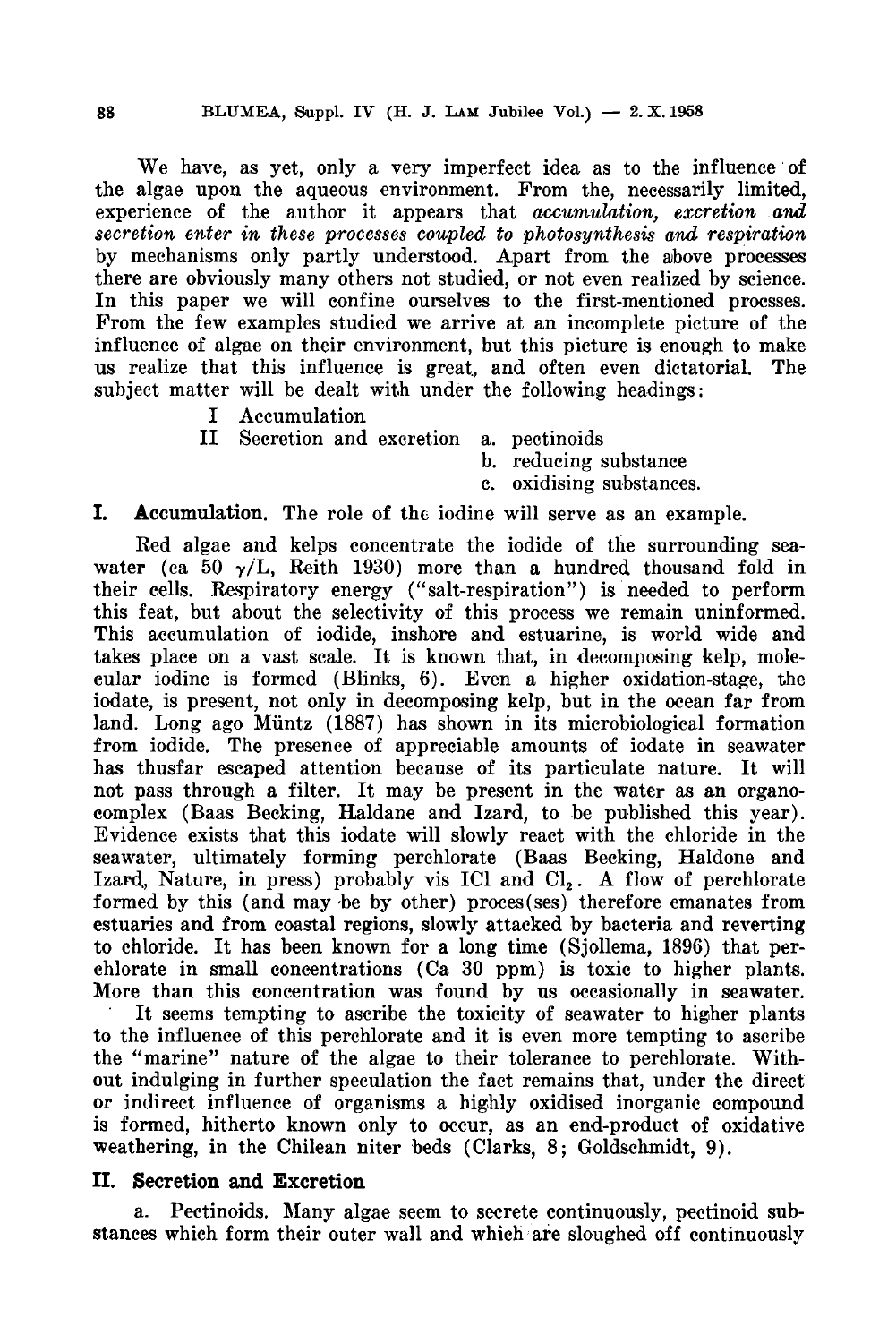(Wurdack, 17). It could be shown that this outer pellicle may serve as an accumulator for metals as well as for phosphates (Baas Becking and Mackay, 2).

It seems probable that these compounds enter into combination with uronic acids, formed by the decomposition of the pectinoid, as Johnston (11) has shown the chelating action of uronic acids upon phosphates. The phosphate content of Bnteromorpha studied by us, varied from -20 to  $\cdot 56\%$  of the dryweight; the iron content varied from  $\cdot 14$  to  $\cdot 99\%$ . This demonstrates the action of the pellicle, and the ash analysis of Enteromorpha seems to give a picture of its environment rather than of its internal composition. The phosphate may be completely solubilized by hydrogen sulphide (Baas Becking and Mackay, 2) and so become available again in its biological cycle. The author is convinced that the chelating function of the pellicle will exert itself on other substances as well.

b. Reducing substance. It was found by Haas (10) that Polysiphonia liberates methyl sulphide in seawater. Bywood and Challenger (7) found that Enteromorpha intestinalis secretes dimethyl sulphide formed from a sulphonium salt. When Enteromorpha is placed in seawater in the dark, both pH and electrode potential will drop, the latter to negative values, so entering the region in which sulphate reduction is active (Baas Becking and Mackay, 2). Not only Enteromorpha and other Ulvaceae, but also bluegreens (Lyngbya, Calothrix) and marine phanerogams (Zostera, Posidonia) show similar depression of the electrode potential in the dark (E. T. F. Wood, 16). While the secretion of the highly reduced substances (possibly products of sulphonium salts) promote bacterial sulphate reduction by the creation of <sup>a</sup> suitable environment, the possibility is by no means excluded that the excreted organic sulphides themselves will yield, after initial breakdown, iron sulphides. Sulphate reduction requiring, in the absence of algae, or of Zostera, several days of incubation will be observable within 24 hours in their presence. In the aqueous environment, algae, therefore, may be the direct or indirect cause of the formation of the highest oxidation state of terrestrial compounds as well as of the formation of highly reduced compounds.

c. Oxidizing substances. Photosynthesis, by removal of both carbonic acid and bicarbonate ion from seawater, will cause <sup>a</sup> decrease in the acidity until a pH of ca 9.4 is reached, when calcium carbonate starts to precipitate. We may simulate this removal by blowing nitrogen through seawater, when the carbon dioxide equilibrium is shifted in <sup>a</sup> similar way (see Baas Becking, 3). However, photosynthesis of submerged aquatics will do more than increase the alcalinity. The electrode potential of the milieu will increase concomitantly with the pH instil, at high pH values (in the absence of calcium and magnesium they may reach 10.55) the highest electrode potentials observed at that alcalinity ( $\text{Eh} = +.440$  volts) are encountered. With Miss Mackay the author was able to show that the relations between potential and pH is linear over <sup>a</sup> large range and that this relation is a continuous extension of the "dark-effect" described above. Cell free filtrates made from various algal cultures (Dunaliella parva, Enteromorpha intestinalis) retained their characteristics for several hours. It seems likely, therefore that algae, in the light, excrete oxidizing sub-